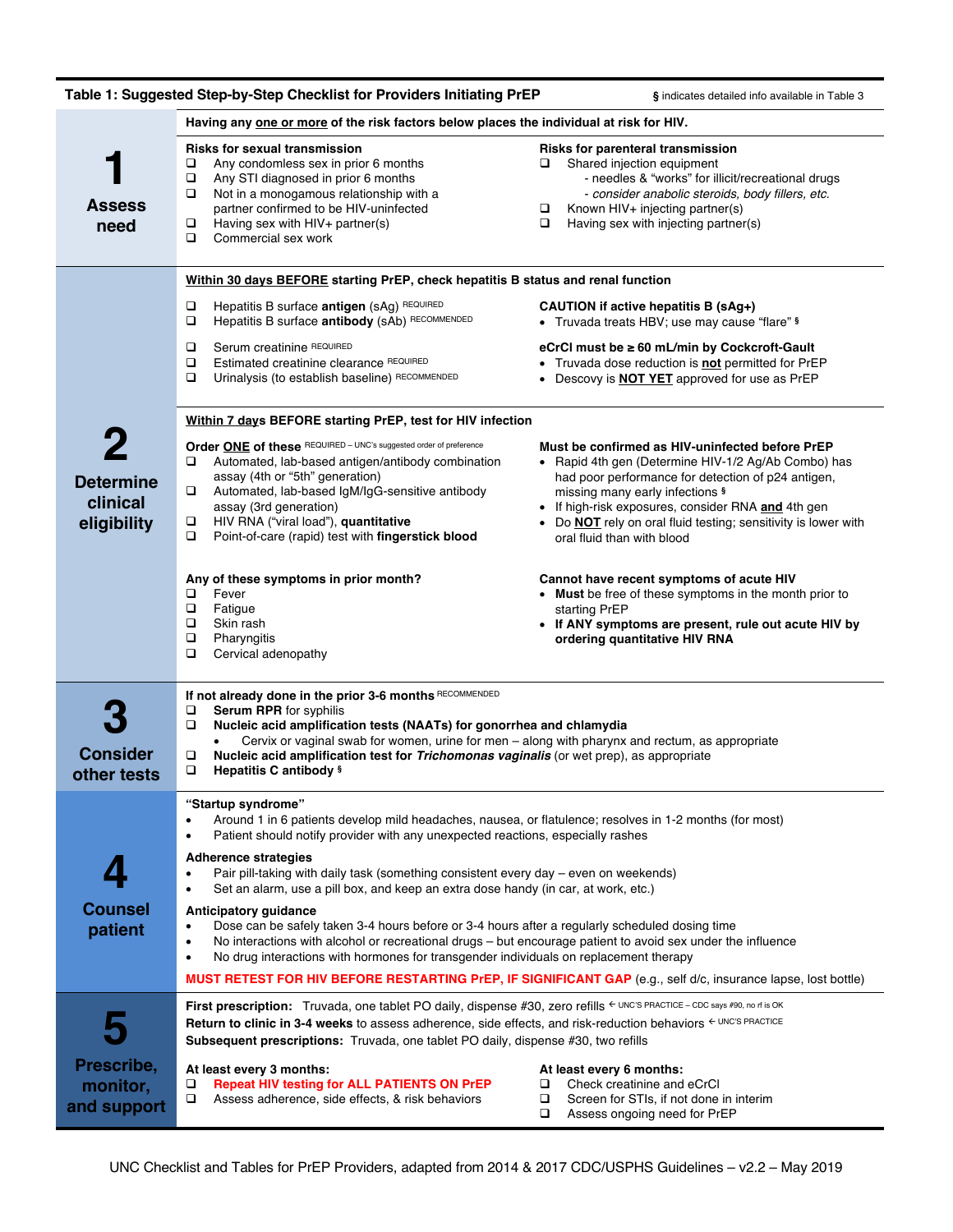| Table 2: Recommended Minimum Follow-up Assessments for Patients on PrEP, by Time on Therapy * |             |             |             |              |  |  |  |
|-----------------------------------------------------------------------------------------------|-------------|-------------|-------------|--------------|--|--|--|
| <b>Assessment</b>                                                                             | At 3 Months | At 6 Months | At 9 Months | At 12 Months |  |  |  |
| HIV antibody testing <sup>+</sup>                                                             | $\sqcup$    | $\Box$      | □           | ⊔            |  |  |  |
| Pregnancy testing (if appropriate)                                                            | $\Box$      | ❏           | □           | ❏            |  |  |  |
| Ask about side effects                                                                        | □           | □           | □           | □            |  |  |  |
| Ask about adherence                                                                           |             | П           | □           | ◻            |  |  |  |
| Ask about risk-reduction behaviors                                                            | ❏           | □           | □           | □            |  |  |  |
| Determine need for continuing PrEP                                                            | ш           | □           | □           | □            |  |  |  |
|                                                                                               |             |             |             |              |  |  |  |
| 30-day prescription with 2 refills                                                            |             | □           | □           | □            |  |  |  |
|                                                                                               |             |             |             |              |  |  |  |
| Creatinine and eCrCl calculation                                                              |             | $\Box$      |             | $\Box$       |  |  |  |
| Serum RPR for syphilis                                                                        | $\Box$      | □           |             | □            |  |  |  |
| NAAT for gonorrhea & chlamydia <sup>‡</sup>                                                   |             | □           |             | □            |  |  |  |
| Urinalysis with dipstick                                                                      |             |             |             | □            |  |  |  |

\* If patient continues on PrEP after 12 months, restart schedule (i.e., assessments at month 15 are same as those at month 3)

† **Strong consideration should be given to using ONLY automated 4th or "5th" gen antigen/antibody combo assays**, instead of "standard" antibody testing. *See notes in Table 3 for details*.

‡ Nucleic acid amplification test (NAAT) kits used for cervical, vaginal, or urethral swabs can also be used for specimens from the pharynx and rectum. Studies show that a substantial number of infections go unrecognized because "extragenital" anatomical sites are not tested often enough – especially among men who have sex with men.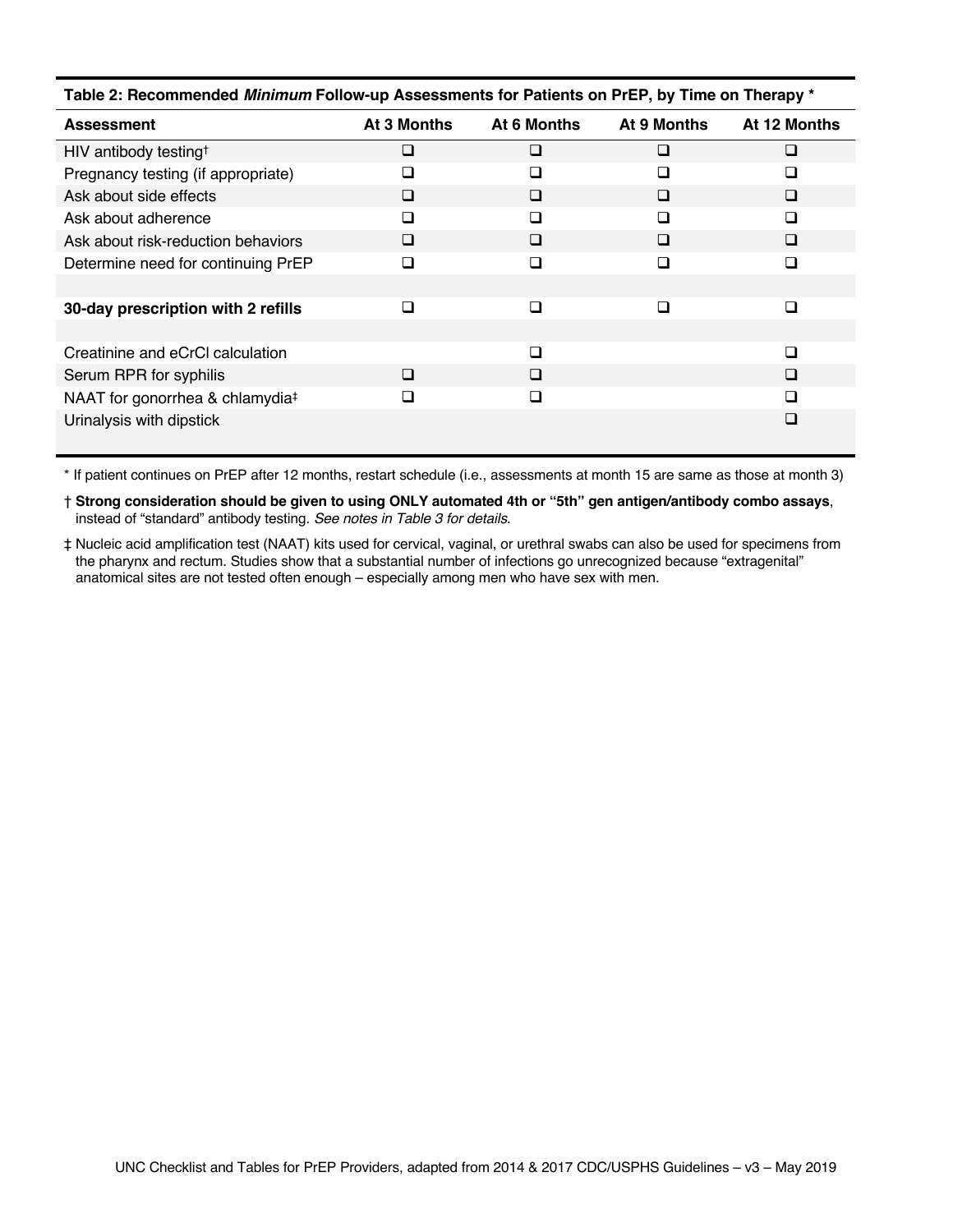## HIV antibody testing • For an overview of HIV testing, see: https://www.ncbi.nlm.nih.gov/pmc/articles/PMC5718364/ • **Strong consideration should be given to ordering automated, lab-based 4th (or 5th) generation antigen/antibody combination assays for all PrEP-related HIV testing**. These newer tests are capable of detecting recent infections more reliably than the older, IgM/IgG sensitive, third generation EIA/ELISA tests. Antigen/antibody combination tests on serum or plasma can identify the presence of viral antigens *before* anti-HIV antibodies develop, narrowing the "window" period of early infection. **Point-of-care (rapid) antigen/antibody combination tests are NOT as sensitive as lab-based, automated 4th gen tests.** Unfortunately, the initial version of the only FDA-approved rapid 4th gen (Alere Determine HIV-1/2 Ag/Ab Combo) had exceptionally poor sensitivity in detecting p24 antigen in postmarketing field studies, so it **cannot** be relied upon to exclude acute infection. (For a review, see: http://www.ncbi.nlm.nih.gov/pubmed/26558545). The manufacturer has revised this assay, but as of May 2019, its performance from prospectively collected samples has yet to be reported; see https://www.ncbi.nlm.nih.gov/pubmed/27272704 . **If any concern exists that a patient may have acute (seronegative) HIV infection, order HIV RNA (viral load) in addition to OR instead of a 4th generation assay.** • To order a lab-based, automated 4th generation Ag/Ab combo assay: o Quest Diagnostics § Test code 91431, CPT code 87389 § "HIV 1/2 Antigen and Antibodies, Fourth Generation, with Reflexes" o LabCorp § Test number 083935, CPT code 87389 § "Human Immunodeficiency Virus 1/O/2 (HIV-1/O/2) Antigen/Antibody (Fourth Generation) Preliminary Test with Cascade Reflex to Supplementary Testing" • An IgG-sensitive (2nd generation) point-of-care (rapid) test (e.g., OraQuick ADVANCE HIV-1/2) may be considered **ONLY IF** fingerstick blood is used as the specimen – NOT oral fluid. Antibody concentrations are much lower in oral transudate than in blood, so the "window" period for antibody detection in oral fluid is longer than in fingerstick blood. For an overview of HIV testing, see: https://www.ncbi.nlm.nih.gov/pmc/articles/PMC5718364/ . Serum creatinine • Estimated creatinine clearance (eCrCl) must be ≥ 60 mL/min to receive Truvada-based PrEP • **Patients with impaired renal function should not be prescribed Truvada.** Dose adjustment of Truvada has not been studied in the context of PrEP and is ABSOLUTELY NOT recommended in HIV-uninfected patients. Descovy is **NOT YET** approved for use as PrEP, and there are no data on Descovy's preventive benefit for cisgender heterosexual men or women. Hepatitis serologies • Baseline serologies should include AT LEAST the following: o Hepatitis B surface antigen (HBsAg) to rule out active, chronic HBV infection o Hepatitis B surface antibody (anti-HBs) to assess for the need for immunization • Since Truvada has anti-HBV activity, concern exists for the possibility of HBV "flares" among individuals with chronic, replicative HBV who are prescribed PrEP. Data from the iPrEx study showed no evidence of flares, however only 12 of 2499 participants had chronic HBV and only 6 were randomized to receive Truvada. (See: http://www.ncbi.nlm.nih.gov/pubmed/26413853 ). Patients with chronic, replicative HBV should be referred to an infectious disease or liver specialist for anti-HBV therapy – which might be PrEP.

## **Table 3: Notes on Laboratory Tests for Initiating and Managing Patients on PrEP**

**Test Notes**

|                                        | $\frac{1}{2}$<br>referred to an infectious disease or liver specialist for anti-HBV therapy – which might be PrEP.                                                                                                                                                                                                                                                                                                                                                                                                                                                                                                                                                                  |  |  |
|----------------------------------------|-------------------------------------------------------------------------------------------------------------------------------------------------------------------------------------------------------------------------------------------------------------------------------------------------------------------------------------------------------------------------------------------------------------------------------------------------------------------------------------------------------------------------------------------------------------------------------------------------------------------------------------------------------------------------------------|--|--|
|                                        | Hepatitis C antibody (anti-HCV) testing is encouraged for all patients, however the best evidence supporting<br>$\bullet$<br>this recommendation applies to individuals:<br>born between 1945-1965 (the "HCV birth cohort")<br>$\circ$<br>who have ever injected drugs (with or without shared equipment)<br>$\circ$<br>who have ever snorted drugs (implements are often shared)<br>$\circ$<br>having sex of any kind that results in visible mucosal or tissue bleeding<br>$\circ$<br>engaging in anal sex practices that could produce bleeding or tears in tissue<br>$\circ$<br>(e.g., sex toys, fisting, rough sex, group sex, or sex under the influence of alcohol or drugs) |  |  |
| Urinalysis with dipstick               | Establishes a baseline so that if any tenofovir-associated renal issues develop, you have a reference point<br>٠                                                                                                                                                                                                                                                                                                                                                                                                                                                                                                                                                                    |  |  |
| Serum RPR for syphilis                 | If not already done in the prior year<br>$\bullet$                                                                                                                                                                                                                                                                                                                                                                                                                                                                                                                                                                                                                                  |  |  |
| NAA tests for gonorrhea<br>& chlamydia | If not already done in the prior year<br>$\bullet$<br>Include pharyngeal testing for gonorrhea $(\pm$ chlamydia) if the patient reports performing oral sex<br>٠<br>Include rectal testing for gonorrhea and chlamydia if the patient reports receptive anal sex                                                                                                                                                                                                                                                                                                                                                                                                                    |  |  |